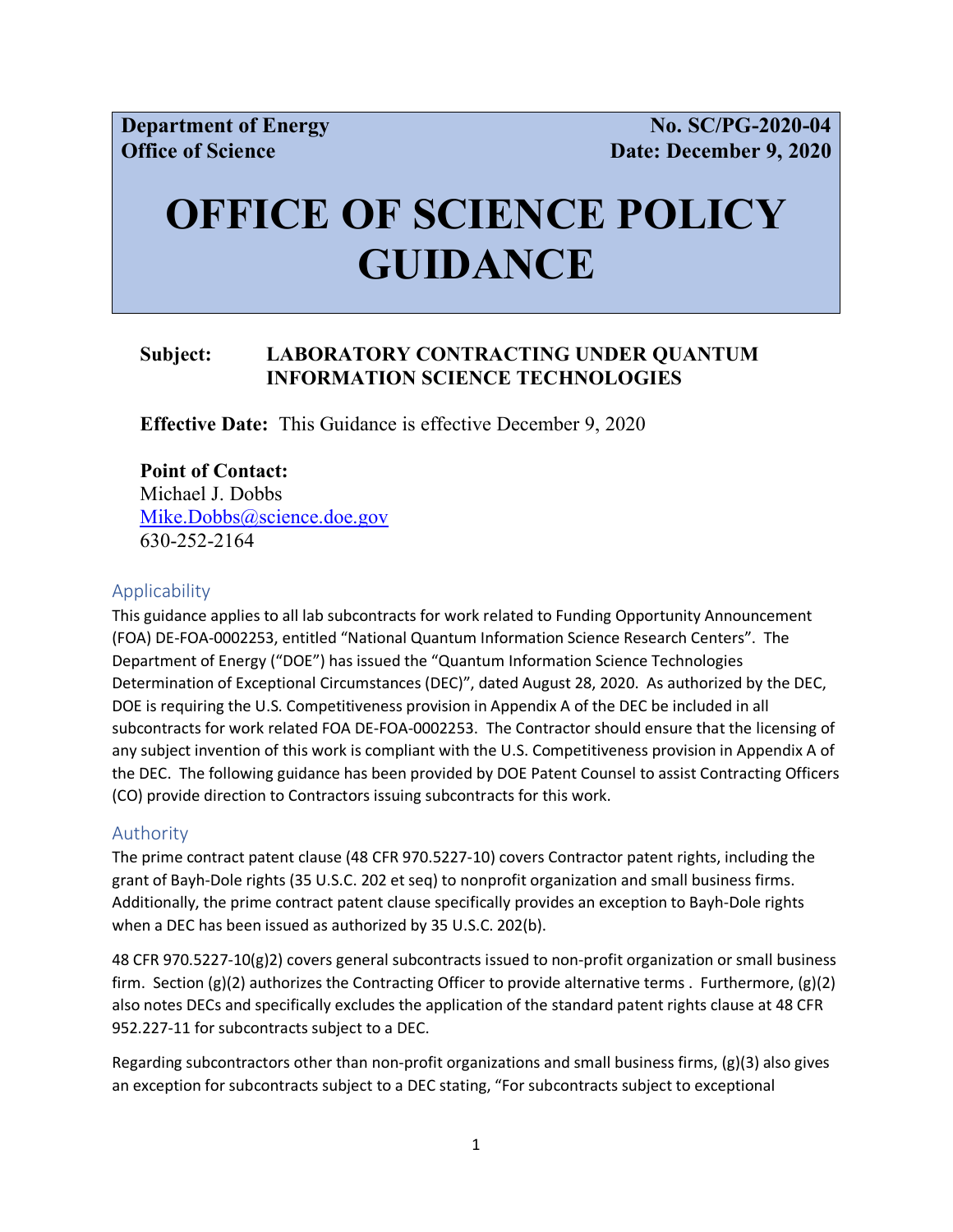# **No. SC/PG-2020-04 Date: December 9, 2020**

circumstances, the contractor must consult with DOE patent counsel with respect to the appropriate patent clause."

# Inclusion of patent rights clause - non-profit organization or small business firm QIS subcontractors

The Contractor shall include the patent rights clause listed in Attachment A, suitably modified to identify the parties, in all subcontracts, at any tier, for experimental, developmental, demonstration or research work to be performed by a small business firm or nonprofit organization related FOA DE-FOA-0002253. The patent rights clause included in Attachment A is the patent clause 48 CFR 952.227-11 modified to remove the instructions and to add the U.S. Competitiveness language required by the DEC added as "(m) U.S. Competitiveness".

# Inclusion of patent rights clause – QIS subcontractors other than non-profit organizations and small business firms.

DOE Field Patent Counsel should be consulted for all other subcontracts related FOA DE-FOA-0002253. DOE Field Patent Counsel should confirm the applicability of the QIS Class Patent Waiver. If a subcontractor does not accept the terms of the QIS Class Patent Waiver or is otherwise ineligible, they may petition for an advanced or identified patent waiver. If the subcontractor does not qualify for a DOE patent waiver, the Contractor should include the patent rights clause at 48 CFR 952.227-13, suitably modified. DOE Field Patent Counsel will need to ensure incorporated terms are consistent with the DEC, including U.S. Manufacturing requirements and proper flow down of the DEC in any further subcontracts.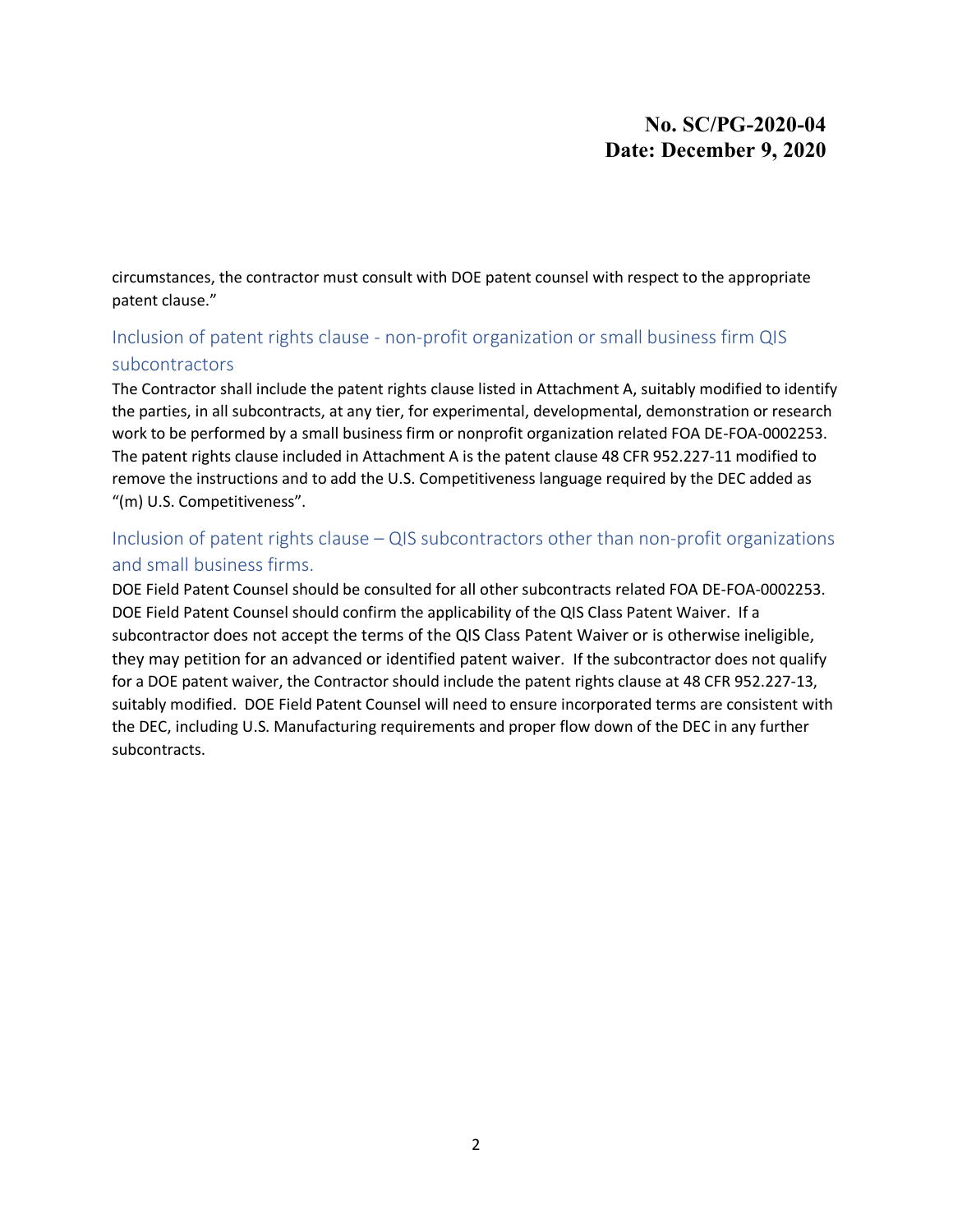#### **Attachment A**

## **48 CFR 952.227-11 Patent Rights—Retention by the Contractor (Short Form) (MAR 1995) (***QIS DEC – Modifications Shown)*

#### As prescribed in 927.303(a), insert the following clause:

(a) *Definitions*—(1) *Invention* means any invention or discovery which is or may be patentable or otherwise protectable under title 35 of the United States Code, or any novel variety of plant which is or may be protected under the Plant Variety Protection Act (7 U.S.C. 2321, *et seq.*).

(2) *Made* when used in relation to any invention means the conception of first actual reduction to practice of such invention.

(3) *Nonprofit organization* means a university or other institution of higher education or an organization of the type described in section 501(c)(3) of the Internal Revenue Code of 1954 (26 U.S.C. 501(c)) and exempt from taxation under section 501(a) of the Internal Revenue Code (26 U.S.C. 501(a)) or any nonprofit scientific or educational organization qualified under a state nonprofit organization statute.

(4) *Practical application* means to manufacture, in the case of a composition or product; to practice, in the case of a process or method; or to operate, in the case of a machine or system; and, in each case, under such conditions as to establish that the invention is being utilized and that its benefits are, to the extent permitted by law or Government regulations, available to the public on reasonable terms.

(5) *Small business firm* means a small business concern as defined at section 2 of Public Law 85- 536 (15 U.S.C. 632) and implementing regulations of the Administrator of the Small Business Administration. For the purpose of this clause, the size standards for small business concerns involved in Government procurement and subcontracting at 13 CFR 121.3-8 and 13 CFR 121.3- 12, respectively, will be used.

(6) *Subject invention* means any invention of the contractor conceived or first actually reduced to practice in the performance of work under this contract, provided that in the case of a variety of plant, the date of determination (as defined in section 41(d) of the Plant Variety Protection Act, 7 U.S.C. 2401(d)) must also occur during the period of contract performance.

(7) *Agency licensing regulations* and *agency regulations concerning the licensing of Government-owned inventions* mean the Department of Energy patent licensing regulations at 10 CFR part 781.

(b) *Allocation of principal rights.* The Contractor may retain the entire right, title, and interest throughout the world to each subject invention subject to the provisions of this clause and 35 U.S.C. 203. With respect to any subject invention in which the Contractor retains title, the Federal Government shall have a nonexclusive, nontransferable, irrevocable, paid-up license to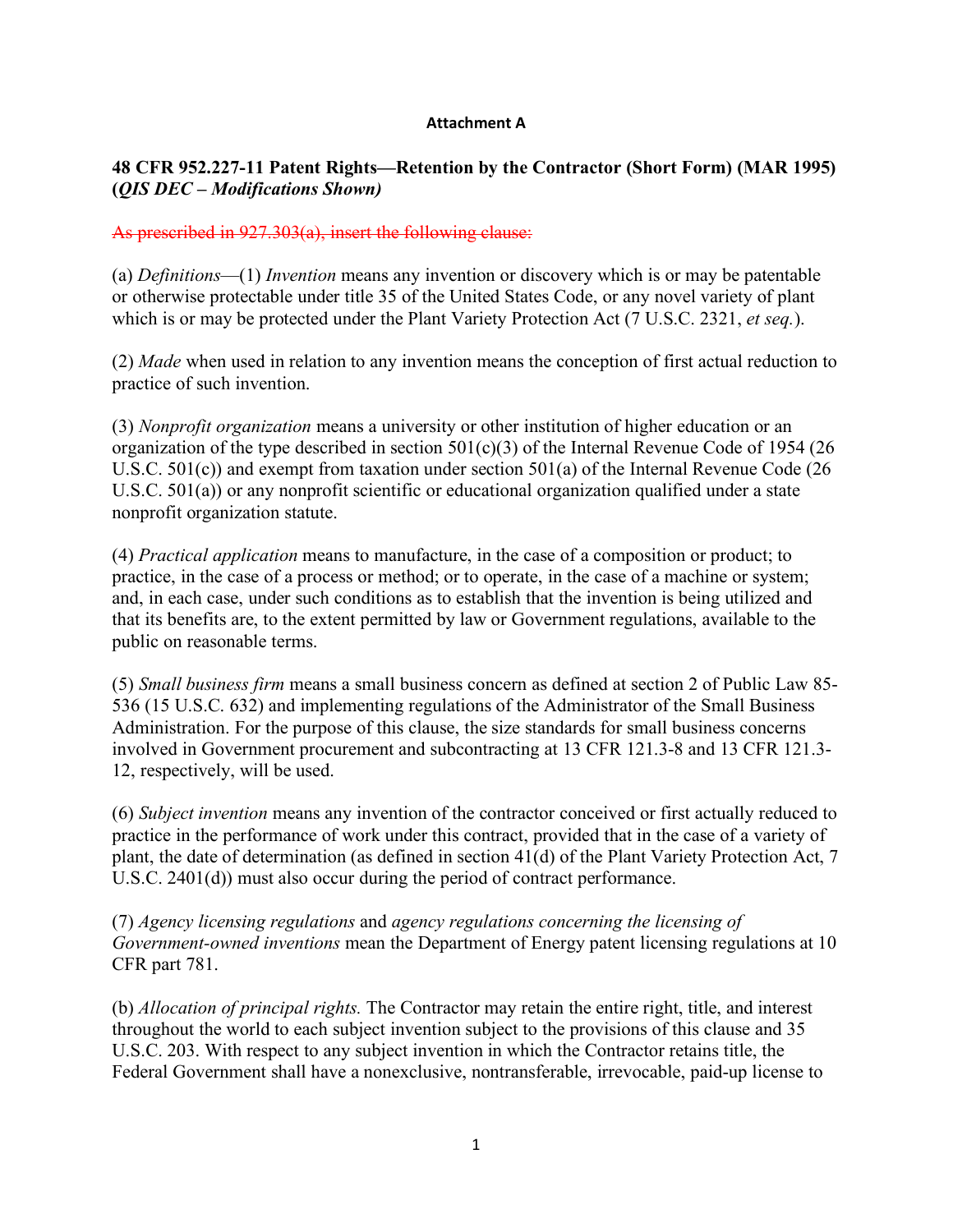practice or have practiced for or on behalf of the United States the subject invention throughout the world.

(c) *Invention disclosure, election of title, and filing of patent application by Contractor.* (1) The Contractor will disclose each subject invention to the Department of Energy (DOE) within 2 months after the inventor discloses it in writing to Contractor personnel responsible for patent matters. The disclosure to DOE shall be in the form of a written report and shall identify the contract under which the invention was made and the inventor(s). It shall be sufficiently complete in technical detail to convey a clear understanding to the extent known at the time of the disclosure, of the nature, purpose, operation, and the physical, chemical, biological or electrical characteristics of the invention. The disclosure shall also identify any publication, on sale or public use of the invention and whether a manuscript describing the invention has been submitted for publication and, if so, whether it has been accepted for publication at the time of disclosure. In addition, after disclosure to the DOE, the Contractor will promptly notify that agency of the acceptance of any manuscript describing the invention for publication or of any on sale or public use planned by the Contractor.

(2) The Contractor will elect in writing whether or not to retain title to any such invention by notifying DOE within 2 years of disclosure to DOE. However, in any case where publication, on sale or public use has initiated the l-year statutory period wherein valid patent protection can still be obtained in the United States, the period for election of title may be shortened by DOE to a date that is no more than 60 days prior to the end of the statutory period.

(3) The Contractor will file its initial patent application on a subject invention to which it elects to retain title within 1 year after election of title or, if earlier, prior to the end of any statutory period wherein valid patent protection can be obtained in the United States after a publication, on sale, or public use. The Contractor will file patent applications in additional countries or international patent offices within either 10 months of the corresponding initial patent application or 6 months from the date permission is granted by the Commissioner of Patents and Trademarks to file foreign patent applications where such filing has been prohibited by a Secrecy Order.

(4) Requests for extension of the time for disclosure, election, and filing under subparagraphs (c)(l), (2), and (3) of this clause may, at the discretion of the agency, be granted.

(d) *Conditions when the Government may obtain title.* The Contractor will convey to the Federal agency, upon written request, title to any subject invention—

(1) If the Contractor fails to disclose or elect title to the subject invention within the times specified in paragraph (c) of this clause, or elects not to retain title; provided, that DOE may only request title within 60 days after learning of the failure of the Contractor to disclose or elect within the specified times.

(2) In those countries in which the Contractor fails to file patent applications within the times specified in paragraph (c) of this clause; provided, however, that if the Contractor has filed a patent application in a country after the times specified in paragraph (c) of this clause, but prior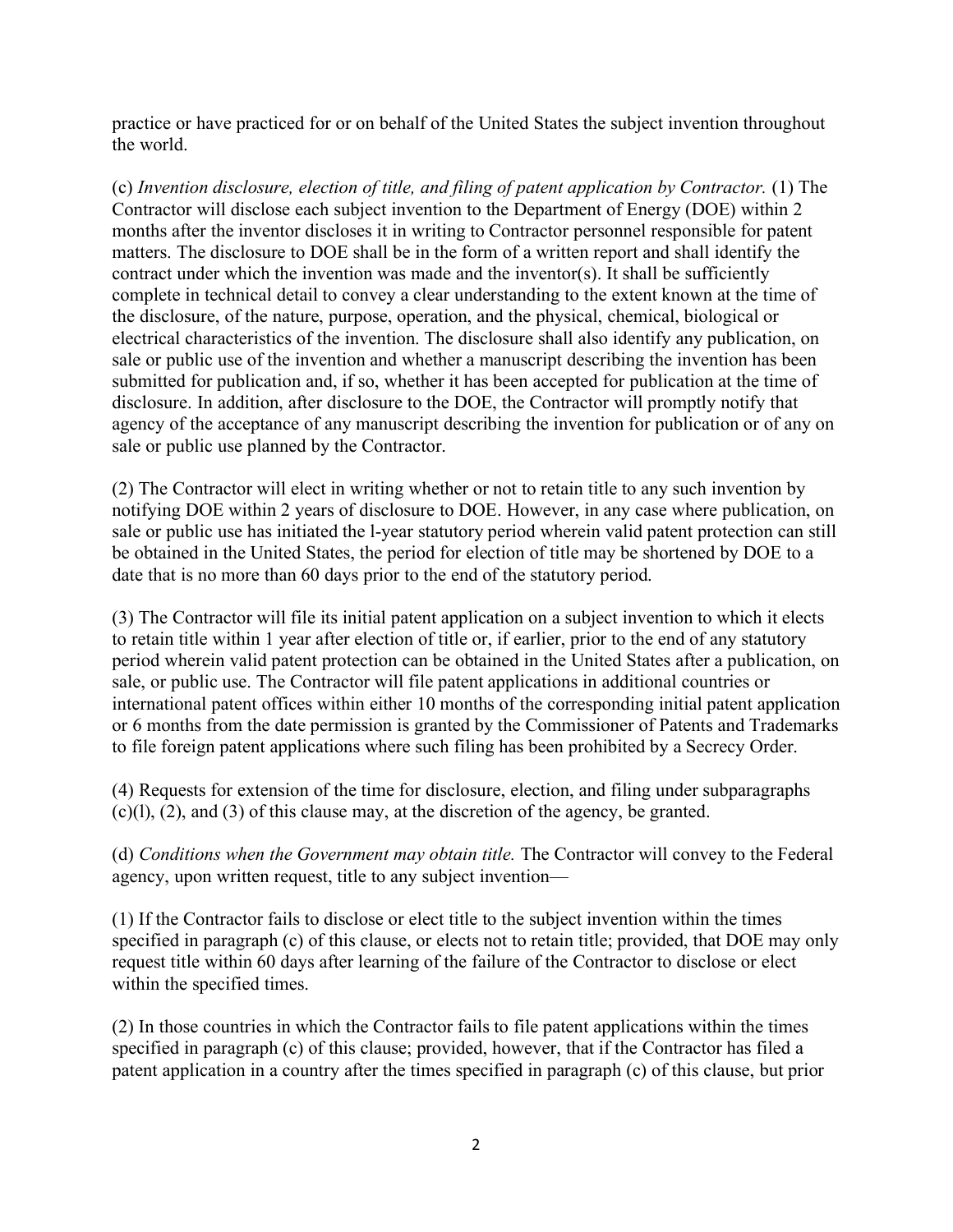to its receipt of the written request of the Federal agency, the Contractor shall continue to retain title in that country.

(3) In any country in which the Contractor decides not to continue the prosecution of any application for, to pay the maintenance fees on, or defend in reexamination or opposition proceeding on, a patent on a subject invention.

(e) *Minimum rights to Contractor and protection of the Contractor right to file.* (1) The Contractor will retain a nonexclusive royalty-free license throughout the world in each subject invention to which the Government obtains title, except if the Contractor fails to disclose the invention within the times specified in paragraph (c) of this clause. The Contractor's license extends to its domestic subsidiary and affiliates, if any, within the corporate structure of which the Contractor is a party and includes the right to grant sublicenses of the same scope to the extent the Contractor was legally obligated to do so at the time the contract was awarded. The license is transferable only with the approval of the Federal agency, except when transferred to the successor of that part of the Contractor's business to which the invention pertains.

(2) The Contractor's domestic license may be revoked or modified by DOE to the extent necessary to achieve expeditious practical application of subject invention pursuant to an application for an exclusive license submitted in accordance with applicable provisions at 37 CFR part 404 and agency licensing regulations. This license will not be revoked in that field of use or the geographical areas in which the Contractor has achieved practical application and continues to make the benefits of the invention reasonably accessible to the public. The license in any foreign country may be revoked or modified at the discretion of DOE to the extent the Contractor, its licensees, or the domestic subsidiaries or affiliates have failed to achieve practical application in that foreign country.

(3) Before revocation or modification of the license, DOE will furnish the Contractor a written notice of its intention to revoke or modify the license, and the Contractor will be allowed 30 days (or such other time as may be authorized by DOE for good cause shown by the Contractor) after the notice to show cause why the license should not be revoked or modified. The Contractor has the right to appeal, in accordance with applicable regulations in 37 CFR part 404 and agency regulations concerning the licensing of Government owned inventions, any decision concerning the revocation or modification of the license.

(f) *Contractor action to protect the Government's interest.* (1) The Contractor agrees to execute or to have executed and promptly deliver to DOE all instruments necessary to (i) establish or confirm the rights the Government has throughout the world in those subject inventions to which the Contractor elects to retain title, and (ii) convey title to DOE when requested under paragraph (d) of this clause and to enable the government to obtain patent protection throughout the world in that subject invention.

(2) The Contractor agrees to require, by written agreement, its employees, other than clerical and nontechnical employees, to disclose promptly in writing to personnel identified as responsible for the administration of patent matters and in a format suggested by the Contractor each subject invention made under contract in order that the Contractor can comply with the disclosure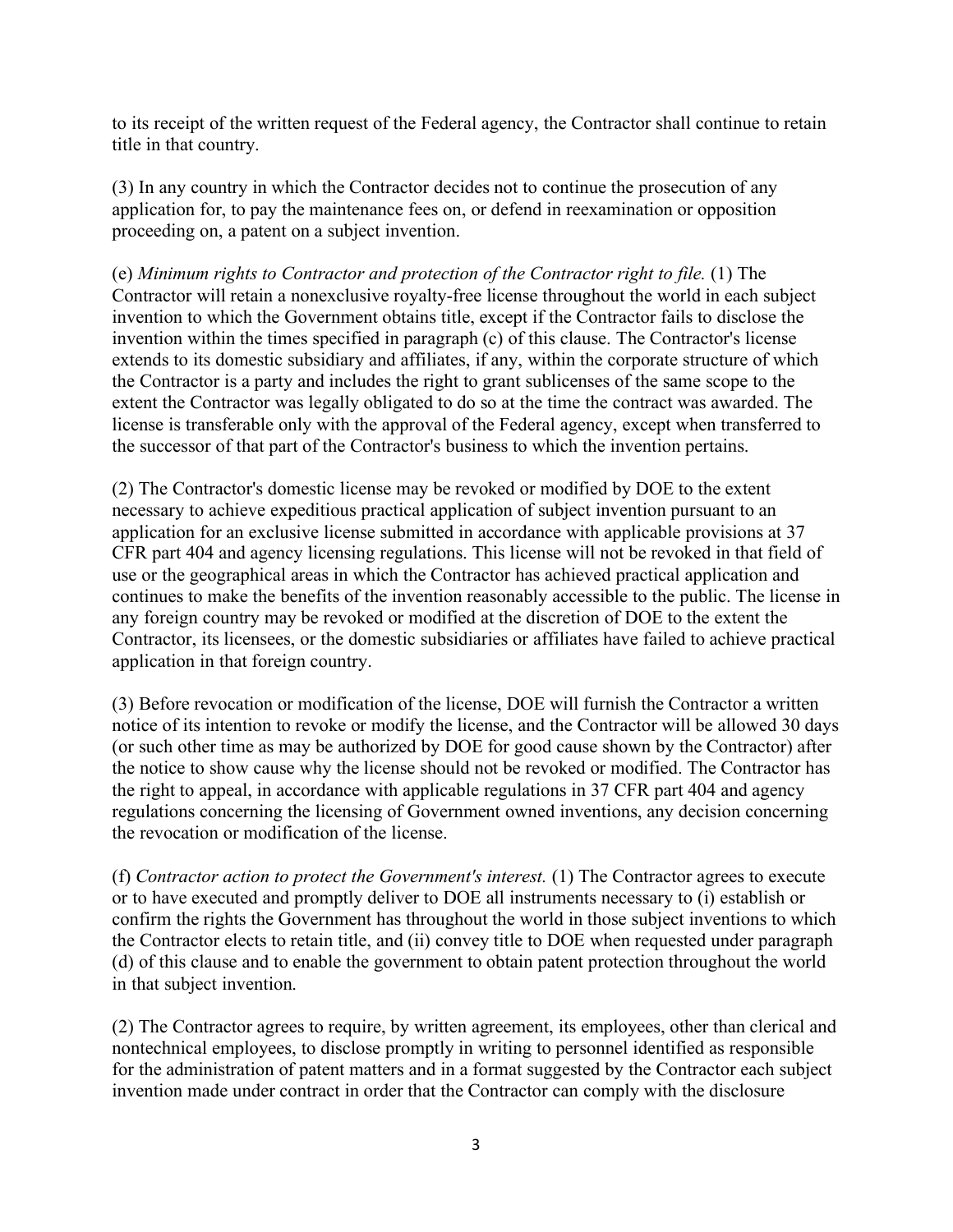provisions of paragraph (c) of this clause, and to execute all papers necessary to file patent applications on subject inventions and to establish the Government's rights in the subject inventions. This disclosure format should require, as a minimum, the information required by subparagraph (c)(1) of this clause. The Contractor shall instruct such employees, through employee agreements or other suitable educational programs, on the importance of reporting inventions in sufficient time to permit the filing of patent applications prior to U.S. or foreign statutory bars.

(3) The Contractor will notify DOE of any decision not to continue the prosecution of a patent application, pay maintenance fees, or defend in a reexamination or opposition proceeding on a patent, in any country, not less than 30 days before the expiration of the response period required by the relevant patent office.

(4) The Contractor agrees to include, within the specification of any United States patent application and any patent issuing thereon covering a subject invention, the following statement, "This invention was made with Government support under (identify the contract) awarded by the United States Department of Energy. The Government has certain rights in the invention."

(g) *Subcontracts.* (1) The Contractor will include this clause, suitably modified to identify the parties, in all subcontracts, regardless of tier, for experimental, developmental, or research work to be performed by a small business firm or domestic nonprofit organization. The subcontractor will retain all rights provided for the Contractor in this clause, and the Contractor will not, as part of the consideration for awarding the subcontract, obtain rights in the subcontractor's subject inventions.

(2) The contractor shall include in all other subcontracts, regardless of tier, for experimental, developmental, demonstration, or research work the patent rights clause at 952.227-13.

(3) In the case of subcontracts, at any tier, DOE, subcontractor, and the Contractor agree that the mutual obligations of the parties created by this clause constitute a contract between the subcontractor and DOE with respect to the matters covered by the clause; provided, however, that nothing in this paragraph is intended to confer any jurisdiction under the Contract Disputes Act in connection with proceedings under paragraph (j) of this clause.

(h) *Reporting on utilization of subject inventions.* The Contractor agrees to submit, on request, periodic reports no more frequently than annually on the utilization of a subject invention or on efforts at obtaining such utilization that are being made by the Contractor or its licensees or assignees. Such reports shall include information regarding the status of development, date of first commercial sale or use, gross royalties received, by the Contractor, and such other data and information as DOE may reasonably specify. The Contractor also agrees to provide additional reports as may be requested by DOE in connection with any march-in proceeding undertaken by that agency in accordance with paragraph (j) of this clause. As required by  $35 \text{ U.S.C. } 202(\text{c})(5)$ , DOE agrees it will not disclose such information to persons outside the Government without permission of the Contractor.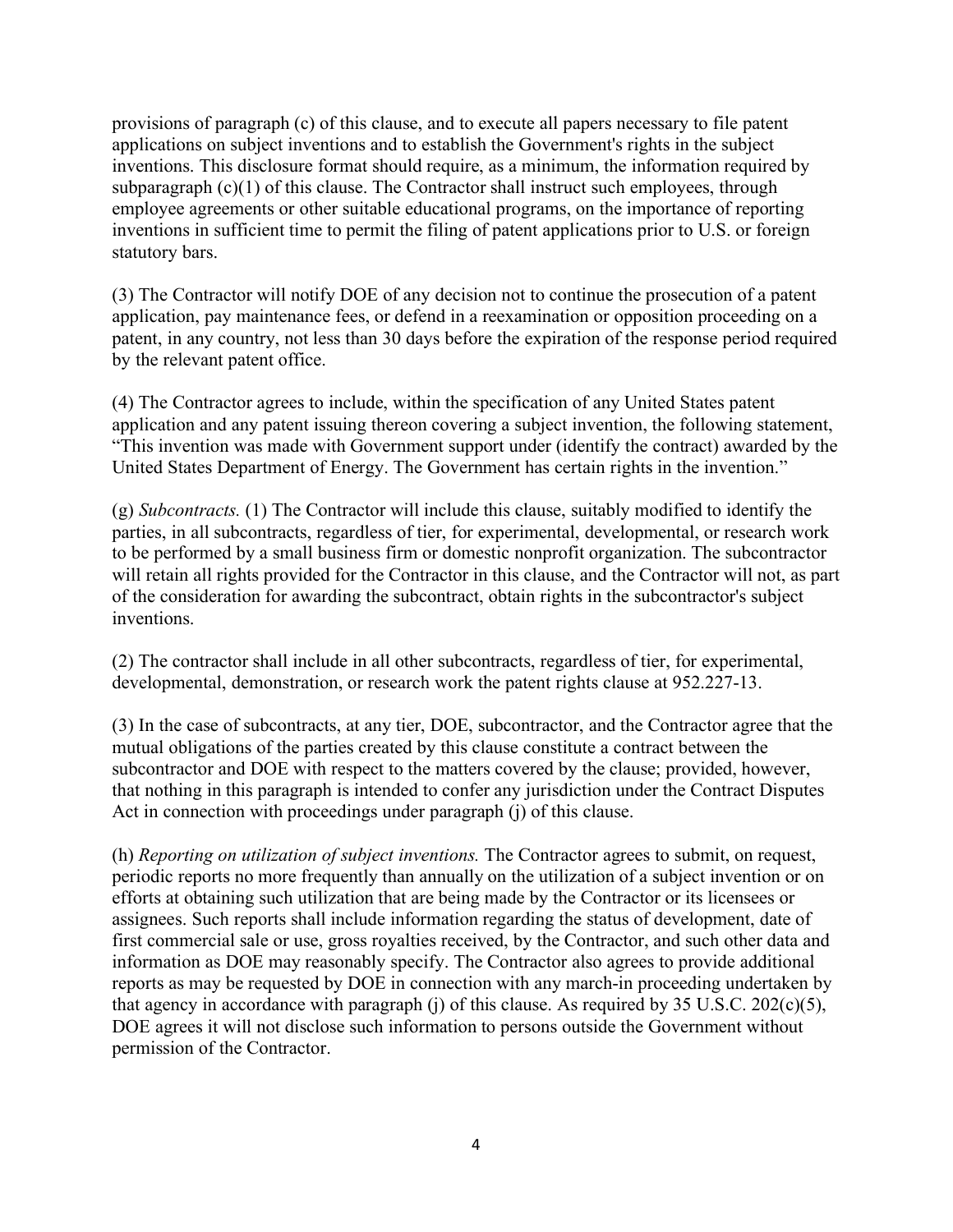(i) *Preference for United States industry.* Notwithstanding any other provision of this clause, the Contractor agrees that neither it nor any assignee will grant to any person the exclusive right to use or sell any subject invention in the United States unless such person agrees that any product embodying the subject invention or produced through the use of the subject invention will be manufactured substantially in the United States. However, in individual cases, the requirement for such an agreement may be waived by DOE upon a showing by the Contractor or its assignee that reasonable but unsuccessful efforts have been made to grant licenses on similar terms to potential licensees that would be likely to manufacture substantially in the United States or that under the circumstances domestic manufacture is not commercially feasible.

(j) *March-in rights.* The Contractor agrees that, with respect to any subject invention in which it has acquired title, DOE has the right in accordance with the procedures in 37 CFR 401.6 and any supplemental regulations of the agency to require the Contractor, an assignee or exclusive licensee of a subject invention to grant a nonexclusive, partially exclusive, or exclusive license in any field of use to a responsible applicant or applicants, upon terms that are reasonable under the circumstances, and, if the Contractor, assignee, or exclusive licensee refuses such a request, DOE has the right to grant such a license itself if DOE determines that—

(1) Such action is necessary because the Contractor or assignee has not taken, or is not expected to take within a reasonable time, effective steps to achieve practical application of the subject invention in such field of use;

(2) Such action is necessary to alleviate health or safety needs which are not reasonably satisfied by the Contractor, assignee, or their licensees;

(3) Such action is necessary to meet requirements for public use specified by Federal regulations and such requirements are not reasonably satisfied by the Contractor, assignee, or licensees; or

(4) Such action is necessary because the agreement required by paragraph (i) of this clause has not been obtained or waived or because a licensee of the exclusive right to use or sell any subject invention in the United States is in breach of such agreement.

(k) *Special provisions for contracts with nonprofit organizations.* If the Contractor is a nonprofit organization, it agrees that—

(1) Rights to a subject invention in the United States may not be assigned without the approval of the Federal agency, except where such assignment is made to an organization which has as one of its primary functions the management of inventions; provided, that such assignee will be subject to the same provisions as the Contractor;

(2) The Contractor will share royalties collected on a subject invention with the inventor, including Federal employee co-inventors (when DOE deems it appropriate) when the subject invention is assigned in accordance with 35 U.S.C. 202(e) and 37 CFR 401.10;

(3) The balance of any royalties or income earned by the Contractor with respect to subject inventions, after payment of expenses (including payments to inventors) incidental to the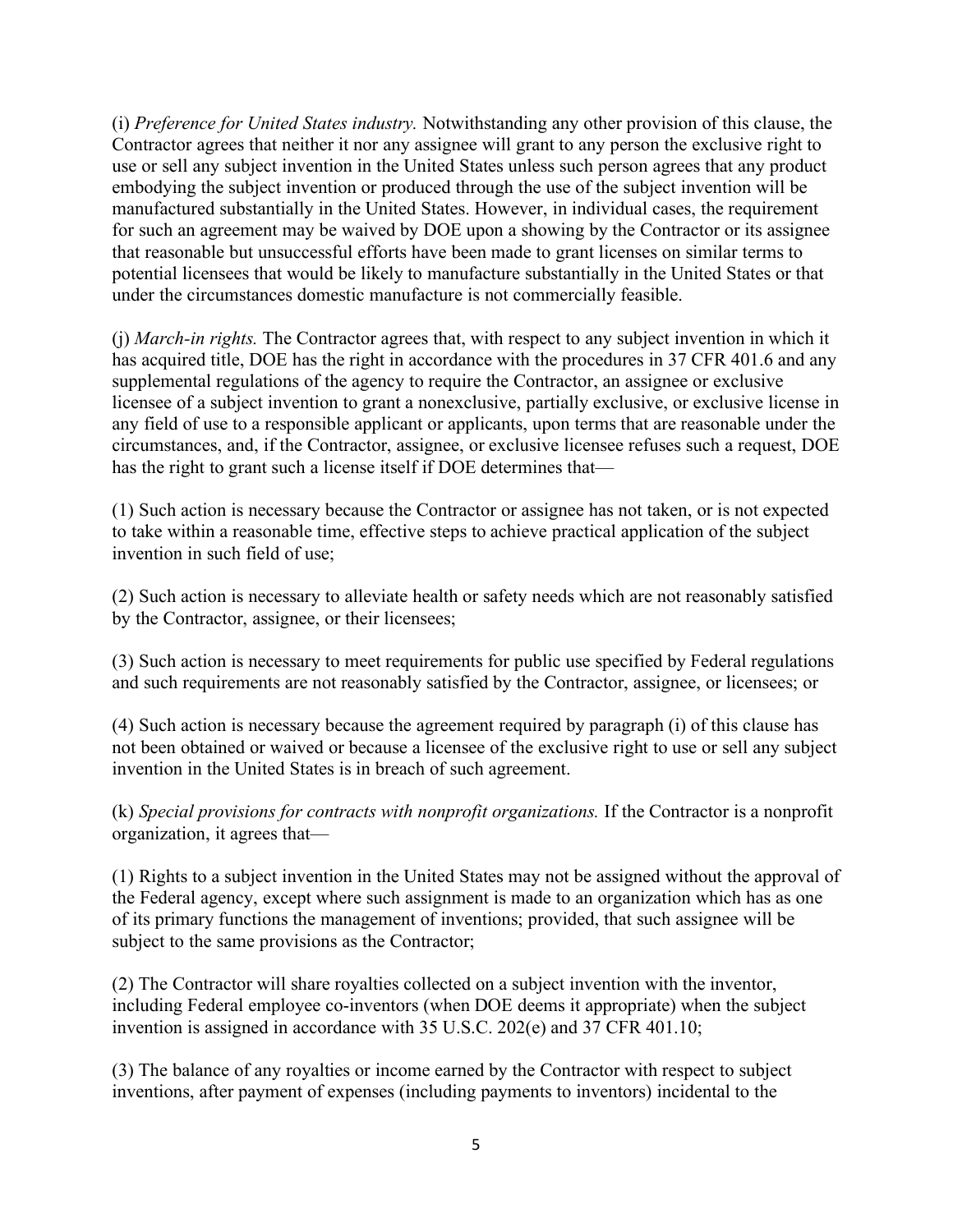administration of subject inventions will be utilized for the support of scientific research or education; and

(4) It will make efforts that are reasonable under the circumstances to attract licensees of subject inventions that are small business firms, and that it will give a preference to a small business firm when licensing a subject invention if the Contractor determines that the small business firm has a plan or proposal for marketing the invention which, if executed, is equally as likely to bring the invention to practical application as any plans or proposals from applicants that are not small business firms; provided, that the Contractor is also satisfied that the small business firm has the capability and resources to carry out its plan or proposal. The decision whether to give a preference in any specific case will be at the discretion of the contractor. However, the Contractor agrees that the Secretary of Commerce may review the Contractor's licensing program and decisions regarding small business applicants, and the Contractor will negotiate changes to its licensing policies, procedures, or practices with the Secretary of Commerce when that Secretary's review discloses that the Contractor could take reasonable steps to more effectively implement the requirements of this subparagraph  $(k)(4)$ .

(l) *Communications.* (1) The contractor shall direct any notification, disclosure, or request to DOE provided for in this clause to the DOE patent counsel assisting the DOE contracting activity, with a copy of the communication to the Contracting Officer.

(2) Each exercise of discretion or decision provided for in this clause, except subparagraph (k)(4), is reserved for the DOE Patent Counsel and is not a claim or dispute and is not subject to the Contract Disputes Act of 1978.

(3) Upon request of the DOE Patent Counsel or the contracting officer, the contractor shall provide any or all of the following:

(i) A copy of the patent application, filing date, serial number and title, patent number, and issue date for any subject invention in any country in which the contractor has applied for a patent;

(ii) A report, not more often than annually, summarizing all subject inventions which were disclosed to DOE individually during the reporting period specified; or

(iii) A report, prior to closeout of the contract, listing all subject inventions or stating that there were none.

## (m) U.S. Competitiveness

The Contractor agrees that any products embodying any subject invention or produced through the use of any subject invention will be manufactured substantially in the United States unless the Contractor can show to the satisfaction of DOE that it is not commercially feasible. In the Event DOE agrees to foreign manufacture, there will be a requirement that the Government's support of the technology be recognized in some appropriate manner, e.g., recoupment of the Government's investment, etc. The Contractor agrees that it will not license, assign or otherwise transfer any waived invention to any entity unless that entity agrees to these same requirements.